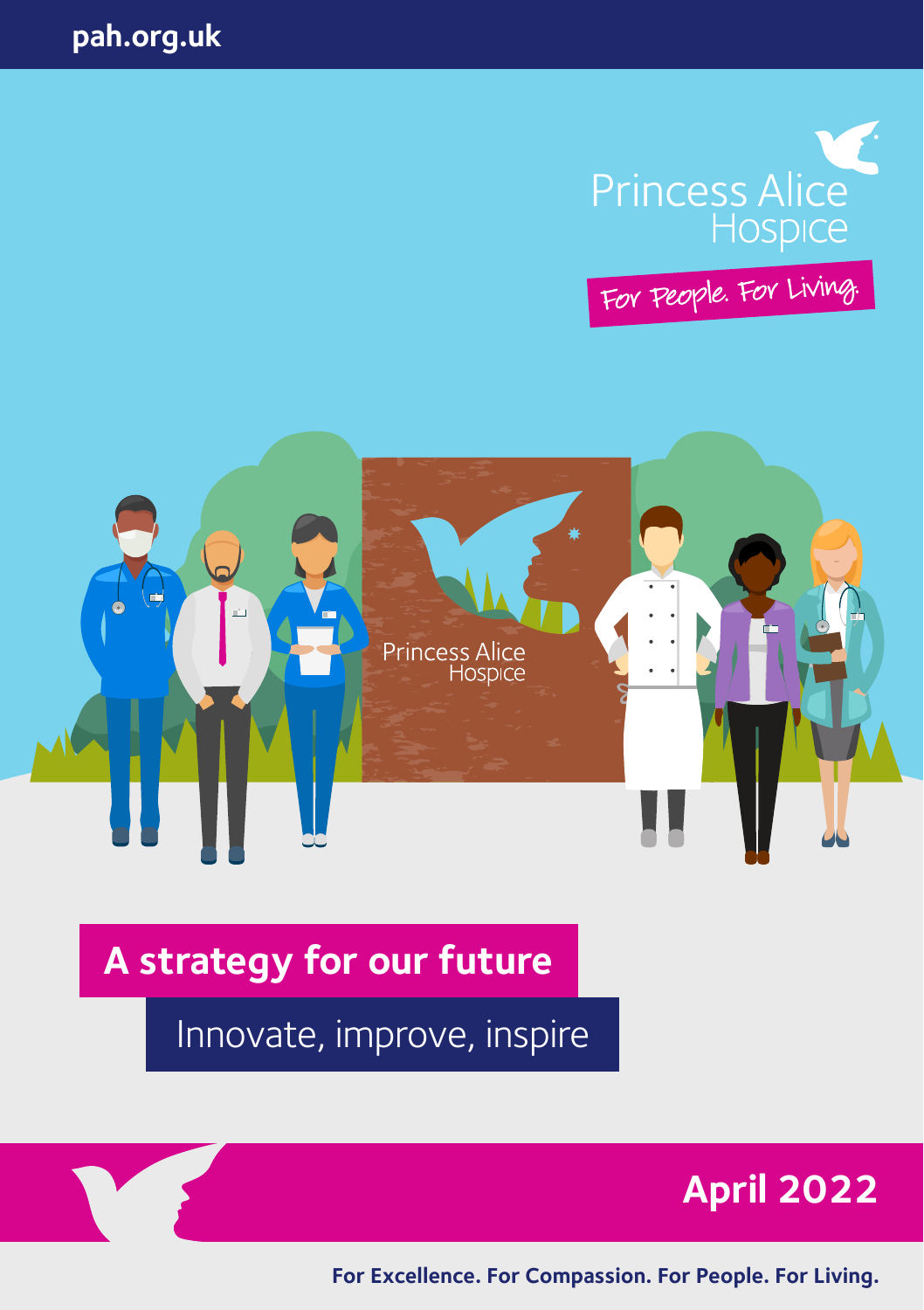### A strategy for our future

As we look to the future, our vision remains the same and we continue to place people at the heart of everything we do. We recognise that we live in a time of uncertainty and change. Our new strategy provides us with the ability to adapt and develop, ensuring we remain focused on our long-term vision:



#### **Our communities will have the best care and support before, during and after death.**

Our work will be driven by a belief that people facing death, dying, grief and loss should be at the centre of any system of care and support designed to help them. We know there is an ever-growing need for our expertise and compassion. To meet this we know we need to evolve, innovate, improve and inspire. We're building on strong foundations - a fact confirmed by the recent Care Quality Commission inspection, which rated our care as outstanding.

Our vision is guided by our desire to reach out and understand fully the end of life needs, beliefs and wishes of all those in our community. We know we're not reaching everyone who needs our care and realise there are changes to be made to ensure that each person, whoever they are, is seen as an individual who gets fair access to personalised end of life care. To do this, we also recognise that we are part of a wider 'healthcare system'; we need to work in partnership with our colleagues in health and social care to deliver seamless, coordinated care and support for people across all services.

In response to people choosing to communicate in different ways, we will embrace digital tools that can provide 24/7 access to services and help us reach more of those in need. From a funding perspective, we know we will continue to face increasing operational costs, while NHS funding structures will continue to change, too. Our Retail and fundraising teams have been severely challenged throughout the Coronavirus pandemic, but we have identified opportunities for a sustainable future. Through the hard work and commitment of our staff and volunteers, this plan allows us to continue to fund and deliver services to people ethically and in a sustainable and environmentally friendly way.

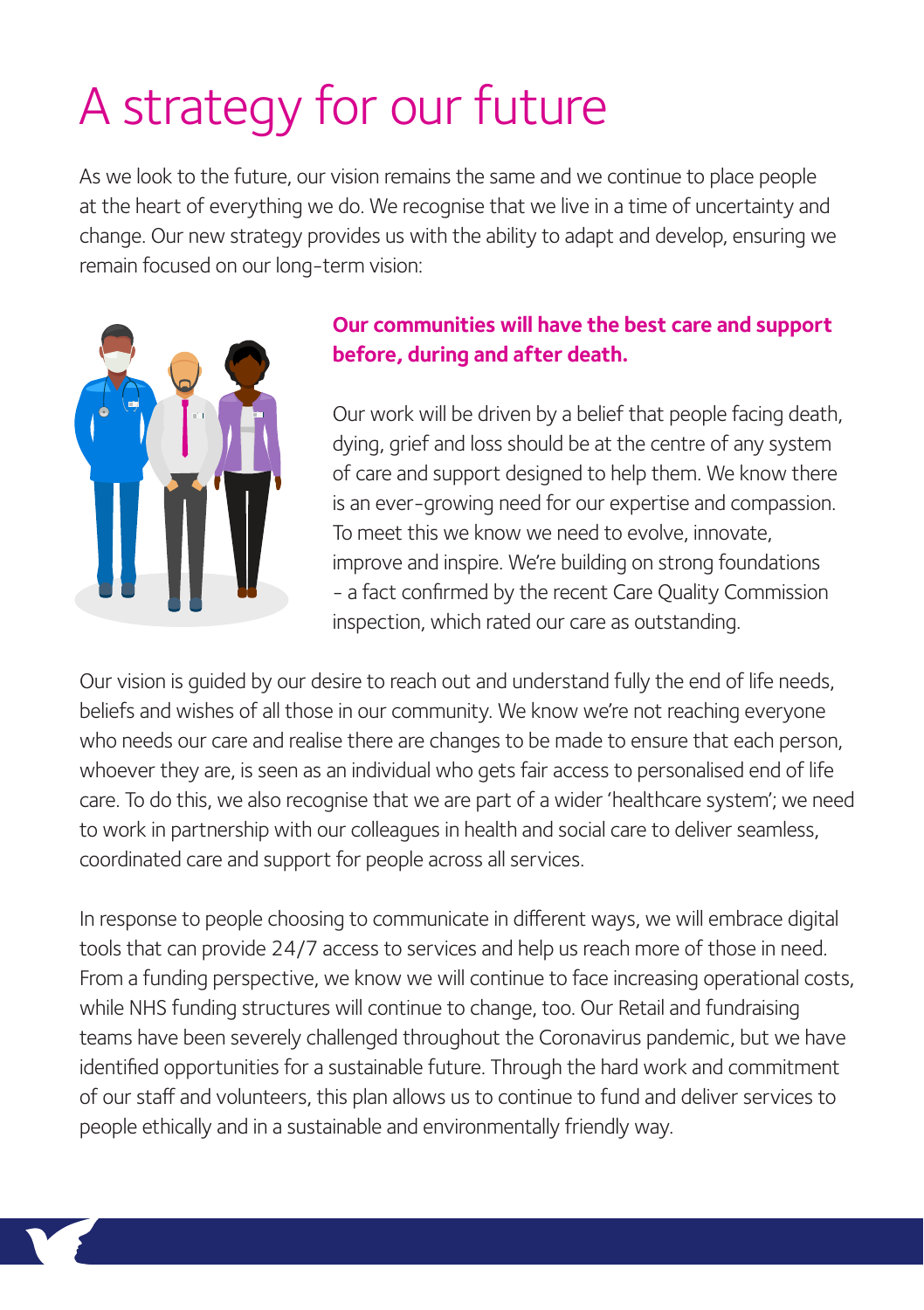We've identified four overarching priorities (enclosed) that will support our vision and underpin, sustain and develop our vital work now and in the future.

We have a clear view of where we're going, and we'll be asking our dedicated staff and volunteers to take bold steps to get there. Our journey sits against a backdrop of a wider, ever-changing health and social care landscape and so we've developed an approach that will allow us to adapt at pace and embrace complex change.



Our mission during this period explains how we will support our vision:

#### **We will develop Hospice ways of working so that we can best deliver services that place people at the centre of everything we do.**

We'll work together – staff, volunteers and supporters, patients and families, wider communities, our partners and stakeholders – to learn continually and improve the way we do things. We'll advocate and extend our influence, to improve understanding and support for everybody in our community affected by life-limiting illness.

Since 2020 our living and working environments have changed dramatically. We know we're very likely to continue to experience unpredictability in the years ahead and our strategy allows us to be agile and work effectively through these challenges. The Coronavirus pandemic taught us a great deal and highlighted our levels of expertise and professionalism. We know we must continue to attract and retain the highest calibre of compassionate, skilled people; we'll continue adapting and developing our services, finding new tools and models of care to help us respond to the increasing and changing demands of the people we care for. This people-focused way of working will be embraced throughout this period.

We can't prevent death, but we will always do everything we can to make it the best it can possibly be. Each person is seen as an individual, and we will always strive to anticipate and meet the ever-growing needs and wishes of people facing the end of their life.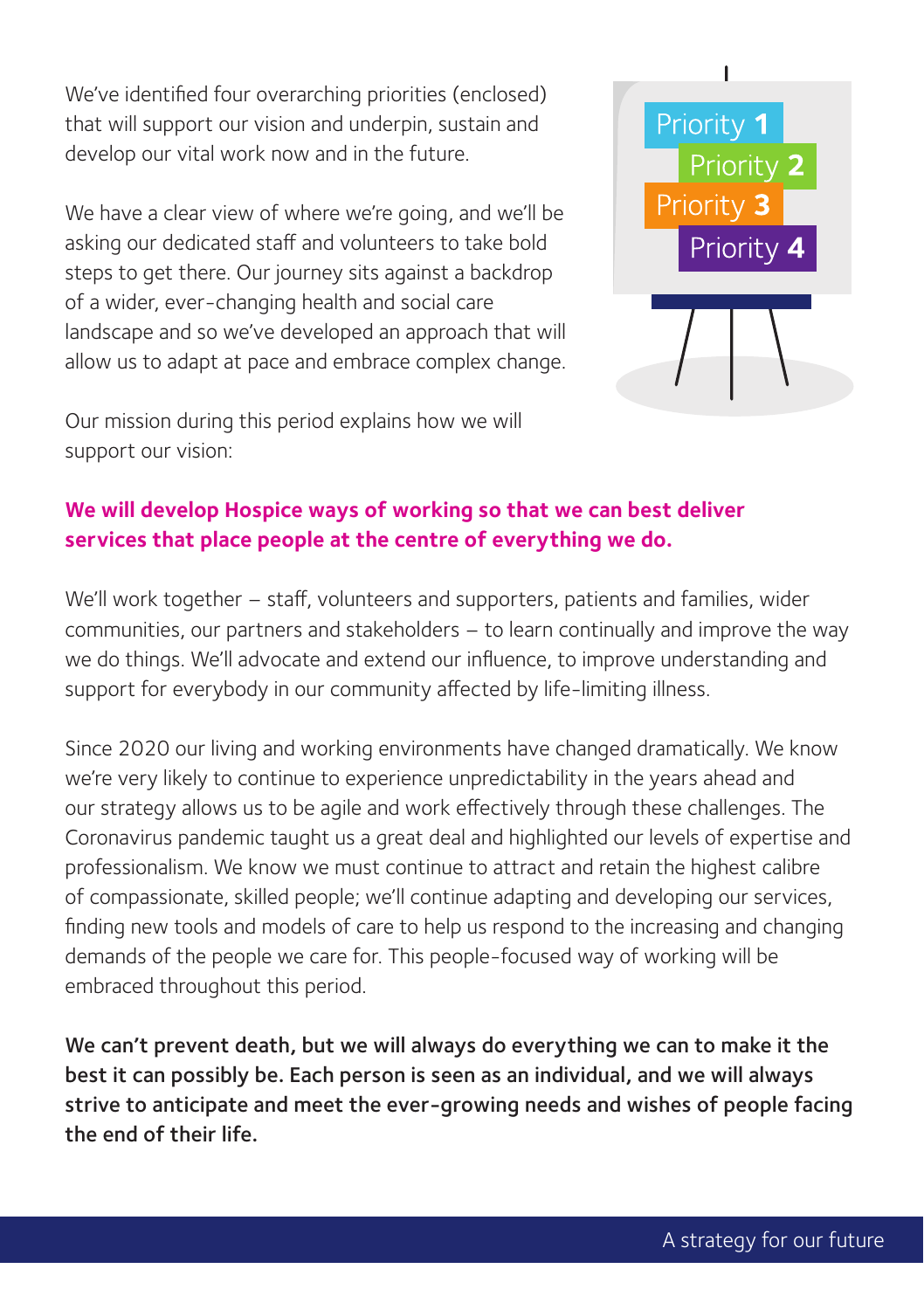### **Developing and expanding our specialist care**

We'll provide and develop our outstanding, personalised, specialist end of life care by adapting our models of care and broadening access to our community services, focusing on providing the right care, by the right people, at the right time and in the right place.



- Improving our service design by looking at our clinical pathway journeys to provide a better experience for the people we care for and the people who are important to them.
- Empowering patients and carers to have greater choice and control over the things that are important to them.
- Working towards ensuring each person gets fair access to good end of life care by enhancing our clinical services to be more inclusive and reach under-represented groups.
- Using digital health technologies and championing developments in digital tools to increase scalability, adaptability and responsiveness of clinical care across our services.
- Working with our partners and networks to develop and embed specialist care beds, to increase our capacity in a range of settings beyond our Hospice building.
- Reviewing our community care model provision within the wider system.
- Collaborating with care homes and providing education to develop a robust and sustainable model working to support excellent end of life care in those settings.
- Working together with our partners and local GPs to gain a better understanding of their needs and those of the people in their care.
- Working to provide support, help and advice for patients and families 24/7 and exploring various methods to deliver this effectively.
- Building on the success of our existing online Wellbeing services by developing new content, increasing our reach and opening up access to more people, in ways that work best for them, e.g. online, face-to-face.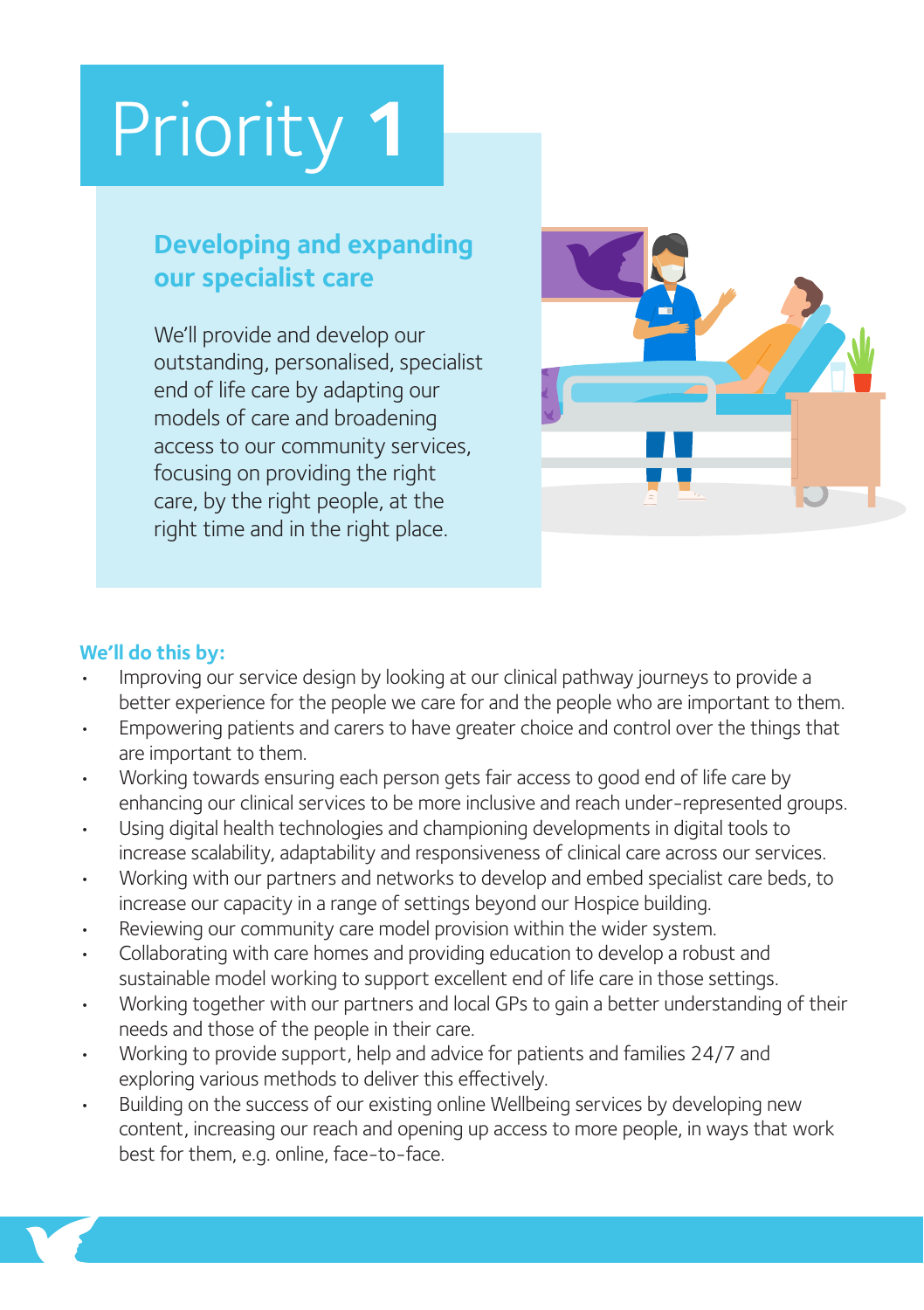**Empowering people in our communities who are caring for people at the end of life**

We'll champion equity of access to support and advice for people who need them, so that they can help others who are faced with death, dying, grief and loss.



- Deepening our understanding of the needs and make-up of our local community to allow us to respond to unmet needs.
- Normalising conversations around death, dving, grief and loss.
- Exploring and developing our desire to offer universal bereavement advice to everyone living in our care area, while continuing to increase our bespoke, one-to-one and group bereavement support sessions for people being looked after by the Hospice.
- Recognising the crucial role carers play in looking after people who are approaching end of life, by investigating a respite care service.
- Exploring the power of our shops, which act as brand ambassadors and focal points for our work within the community.
- Integrating volunteers as much as possible when developing and delivering new and enhanced services.
- Embedding equity of access and inclusion across all our services and investing in a dedicated diversity and inclusion role to make this happen.
- Re-launching our Planning Ahead programme (Advance Care Planning) to highlight the importance of understanding and sharing future needs and wishes.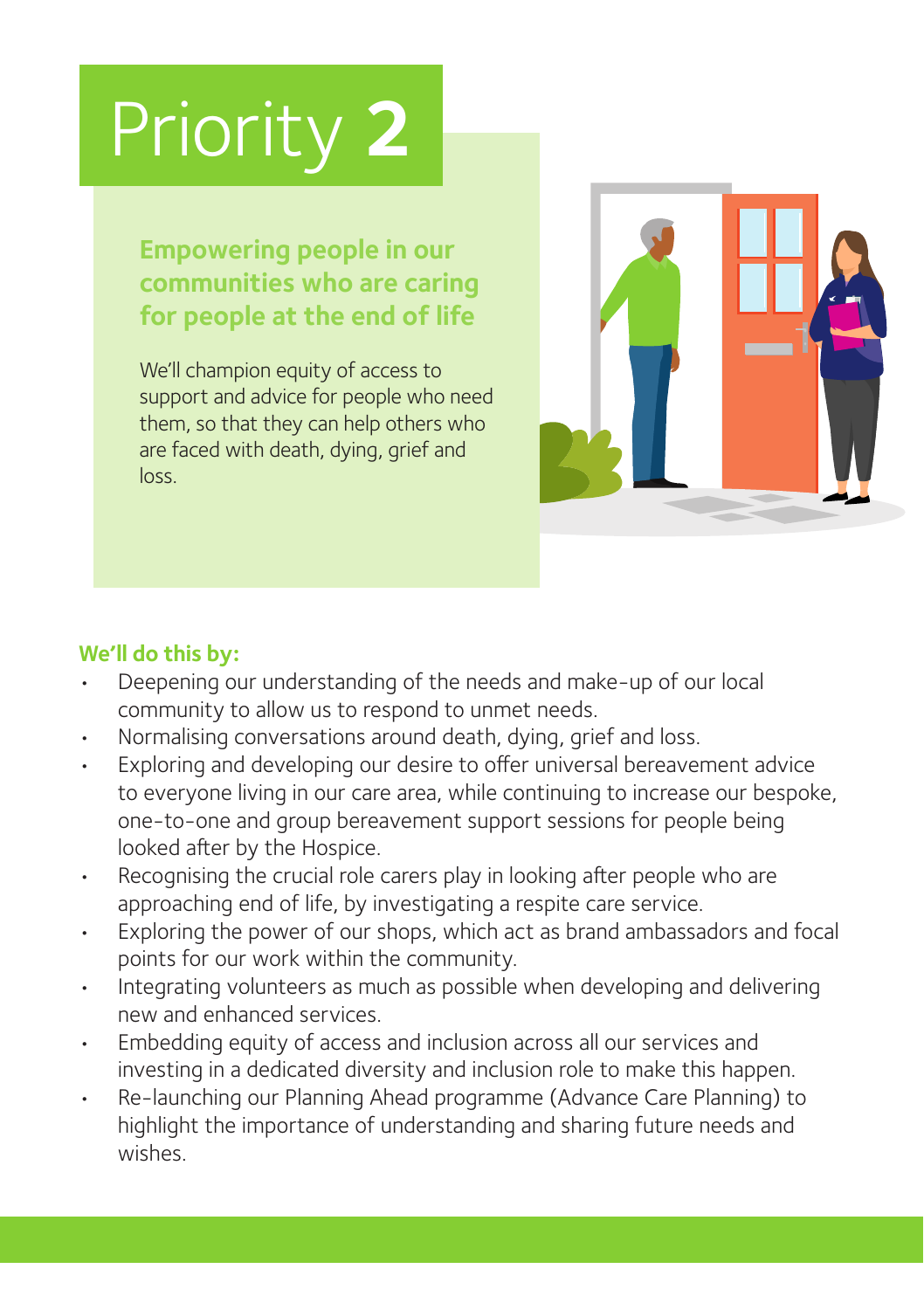**Enhancing our education, research and learning programmes to encourage and support an environment for innovation**

We'll make sure people are supported and cared for at the end of life by health and social care professionals who have the right skills, expertise and confidence.



- Expanding the reach of our highly successful European Certificate in Essential Palliative Care (ECEPC).
- Raising end of life care standards and improving the quality of living for all people under our care - from diagnosis to death - through our teaching and research programmes.
- Developing our research strategy to foster a culture of enquiry and to generate new and improved, evidence-based knowledge in end of life care and its delivery.
- Increasing our education delivery to families and carers, care homes, schools and professionals; actively supporting those people in our community who may be under-represented within this service, e.g. those who are homeless or have learning difficulties.
- Working to improve the quality of our Educational services through advocacy, working in partnership with others and sharing our expertise.
- Ensuring our staff have the opportunities to maintain and develop specialist expertise.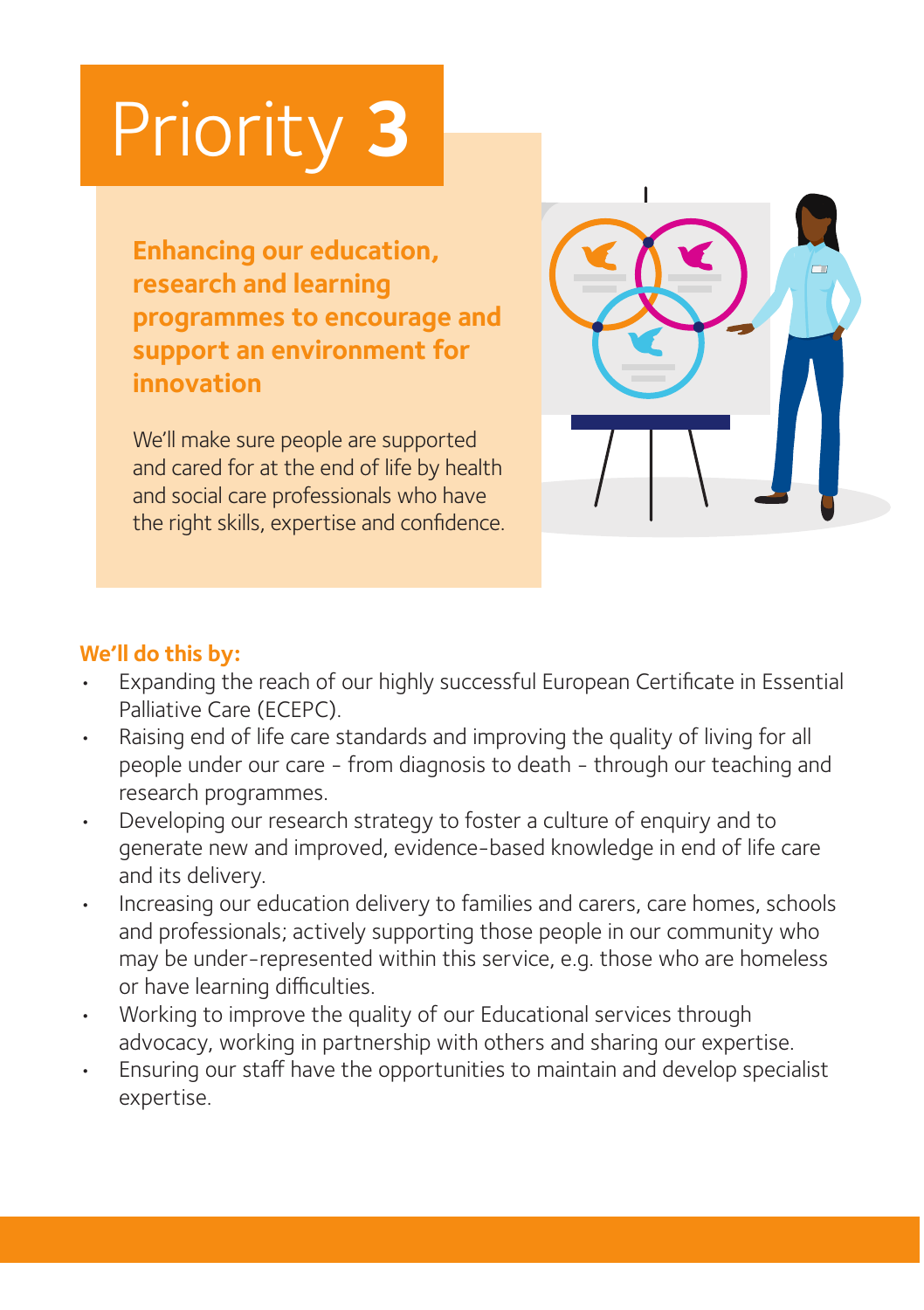**Enhancing our collaborative influence in palliative and end of life care through leadership and advocacy**

We'll improve end of life care for everyone facing death, dying, loss and bereavement.



- Providing clear, logical and compelling information about our main areas of focus.
- Exploring the potential importance of enhancing our work around public affairs – individuals or groups with an interest in the Hospice's affairs, such as politicians, think tanks, business groups etc.
- Developing a way of assessing the value of partnerships and collaborations to inform decisions on how we allocate time and resources.
- Investing the time of senior leaders to embrace internal and external opportunities for tangible engagement, wherever possible.